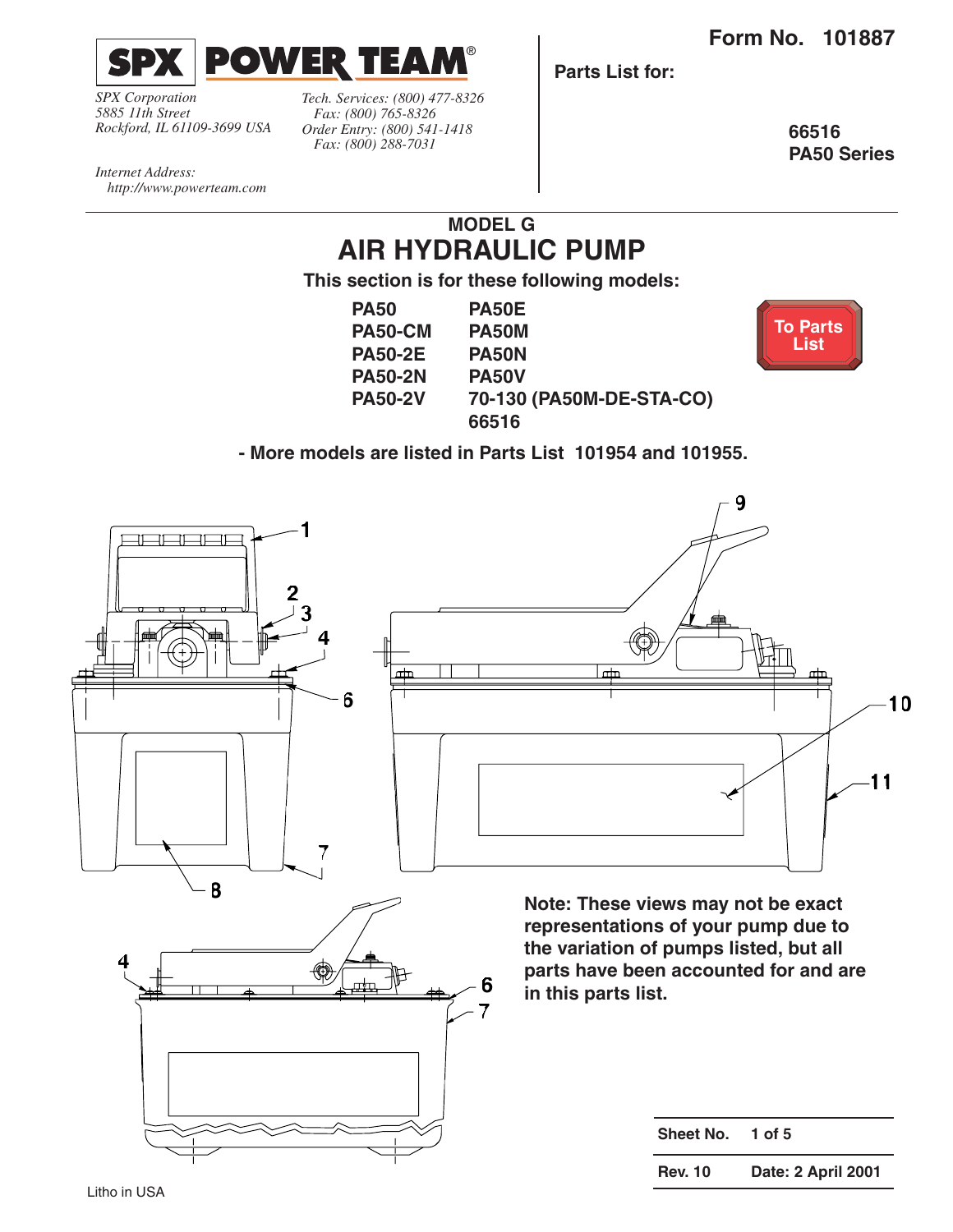<span id="page-1-0"></span>

| <b>Item</b><br>No. | Part<br>No. | No.<br>Req'd    | <b>Description</b>                                                        |
|--------------------|-------------|-----------------|---------------------------------------------------------------------------|
| 1                  | 41322       | 1               | Foot Pedal                                                                |
|                    | 47696BK2    | 1               | Hand Pedal (For 66516)                                                    |
| 2                  | *11032      | 2               | Retaining Ring (.30 X .35)                                                |
| 3                  | 28386       | 1               | Pin (For foot pedeal versions)                                            |
|                    | 215709      | 1               | Pin (For 66516)                                                           |
| 4                  | 211060      | 6               | Screw (9-15 X 1"; Torque to 25/35 in. lbs.; For plastic reservoir)        |
|                    | 215952      | 6               | Screw (10-24 X 5/8; For metal reservoir)                                  |
|                    | 252952      | 12 <sup>°</sup> | Screw (1/4-20 x 3/4; For 66516)                                           |
| 6                  | $*33853$    | 1.              | Reservoir Gasket (For all except PA50-2E, PA50-2V & PA50-2N)              |
|                    | *47409      | 1               | Reservoir Gasket (For PA50-2E, PA50-2V & PA50-2N)                         |
|                    | 46271       | 1               | Reservoir Gasket (For 66516)                                              |
| 7                  | 61243       | 1               | Reservoir (Plastic)                                                       |
|                    | 41300WH2    | 1               | Reservoir (Metal)                                                         |
|                    | 64153BK2    | 1               | Reservoir (For 66516)                                                     |
| 8                  | 305494      | 1               | Instruction Decal (Oil Lub.; For PA50-2E, PA50-2N, PA50-2V &<br>66516)    |
| 9                  | 302466      | 1               | Spring Clip (For all except 66516)                                        |
| 10                 | 305496CE    | 1               | Trade Name Decal (For PA50, PA50-CM, PA50M<br>& 70-130 [PA50M-DE-STA-CO]) |
| 11                 | 251762      | 1               | Warning Decal (For PA50, PA50E, PA50M, PA50N, PA50V &<br>66516)           |
|                    | 251762-CE   | 1               | Warning Decal (For 70-130 [PA50M-DE-STA-CO])                              |

Part numbers marked with an asterisk (\*) are contained in a repair kit see sheet 5 of 5 for individual repair kit information.

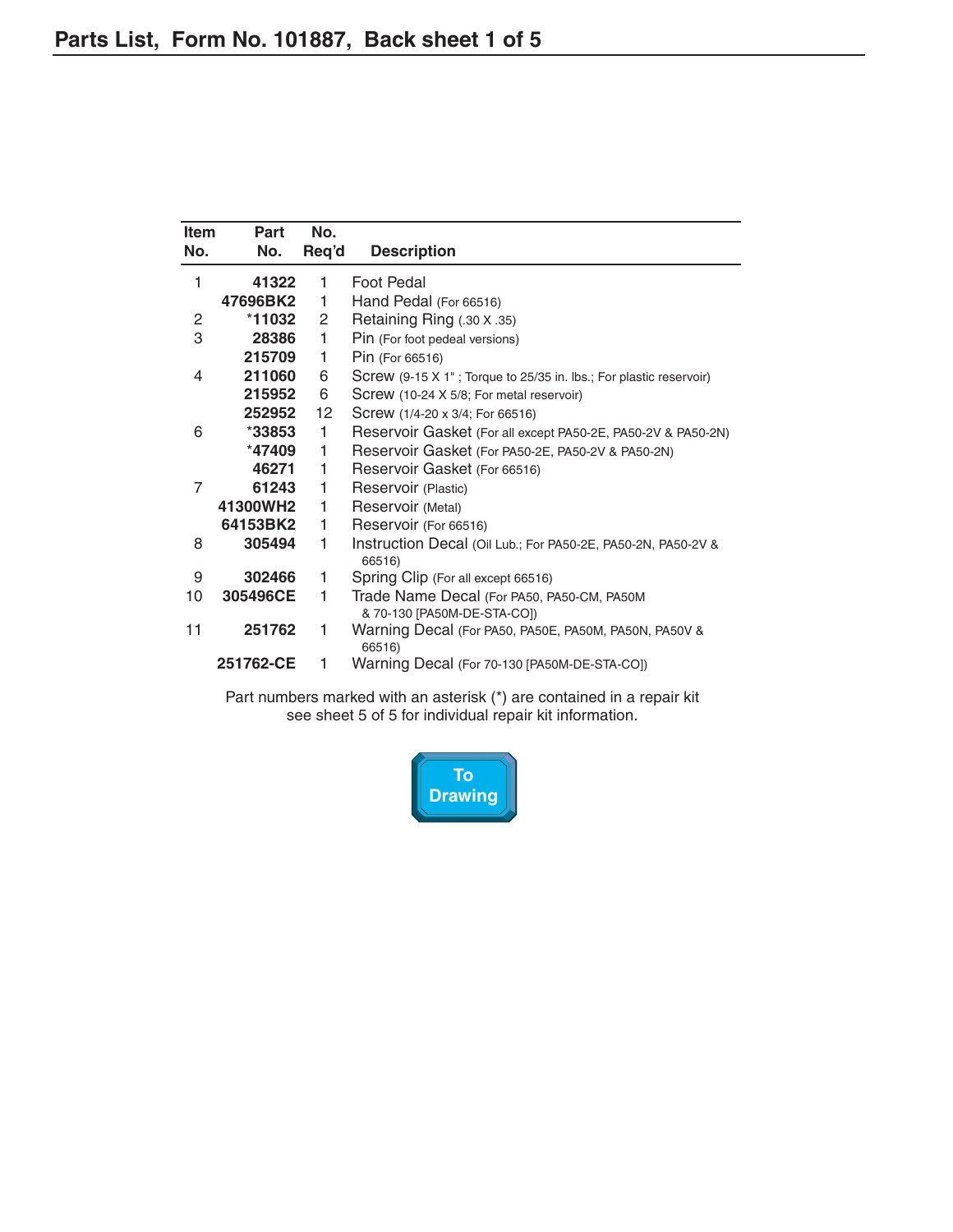<span id="page-2-0"></span>

**Note: These views may not be exact representations of your pump due to the variation of pumps listed, but all parts have been accounted for and are in this parts list.**

Refer to any operating instructions included with this product for detailed information about operation, testing, disassembly, reassembly, and preventive maintenance.

Items found in this parts list have been carefully tested and selected. **Therefore: Use only genuine Power Team replacement parts!**

Additional questions can be directed to our Technical Services Department.

| Sheet No.      | $2$ of 5           |
|----------------|--------------------|
| <b>Rev. 10</b> | Date: 2 April 2001 |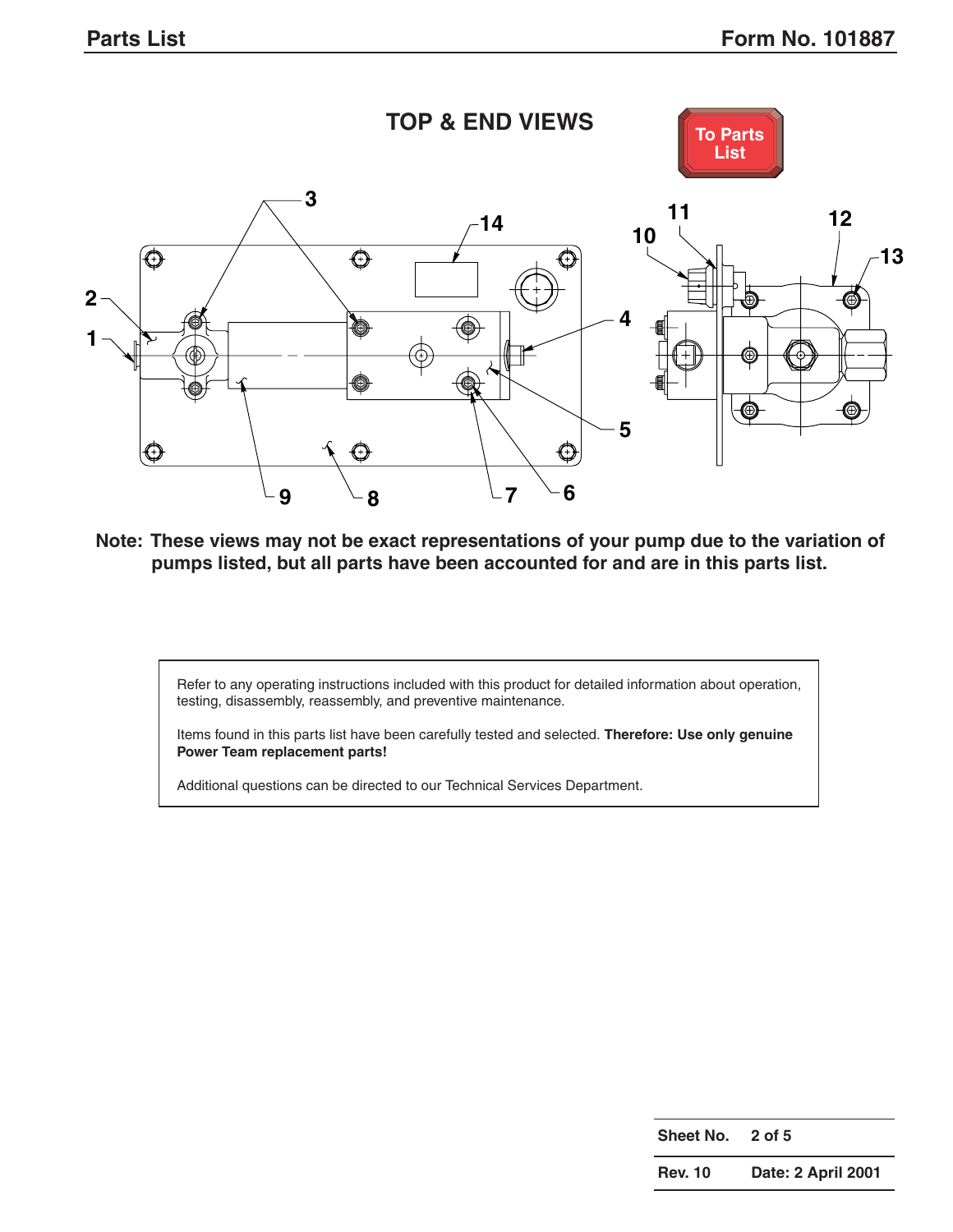<span id="page-3-0"></span>

| Item                     | Part      | No.   |                                                                                                                             |
|--------------------------|-----------|-------|-----------------------------------------------------------------------------------------------------------------------------|
| No.                      | No.       | Req'd | <b>Description</b>                                                                                                          |
| 1                        | 14794     | 1     | Plastic Cap                                                                                                                 |
| $\mathbf{2}$             | 37199     | 1     | Air Intake Valve Body                                                                                                       |
| 3                        | 11151     | 4     | Cap Screw (10-24 X 1-1/4"; Torque to 50/60 in. lbs.)                                                                        |
| $\overline{\mathcal{A}}$ | 11127     | 1     | Pressure Plug (3/8 NPTF)                                                                                                    |
| 5                        | 58563     | 1     | Release Valve Body                                                                                                          |
| 6                        | 11435     | 2     | Soc. Hd. Cap Screw (10-24 X 1-3/4";<br>Torque to 50/60 in. lbs.)                                                            |
| 7                        | 11089     | 2     | Washer (#10 bolt)                                                                                                           |
| 8                        | 420965BK2 | 1     | Cover Plate (For all except PA50-2E, PA50-2, PA50-2V & 66516)                                                               |
|                          | 58706BK2  | 1     | Cover Plate (For PA50-2E, PA50-2N & PA50-2V)                                                                                |
|                          | 58688BK2  | 1     | Cover Plate (For 66516)                                                                                                     |
| 9                        | *29992    | 1     | Foam Tube                                                                                                                   |
| 10                       | 251689    | 1     | <b>Breather/Filler Cap</b>                                                                                                  |
| 11                       | *10273    | 1     | O-ring (.81 X .62; For all except PA50-2E, PA50-2V, PA50E &<br><b>PA50V)</b>                                                |
|                          | 18999     | 1     | O-ring (.81 X .62; Viton; For PA50-2V & PA50V)                                                                              |
|                          | 250157    | 1     | O-ring (.81 X .62; EPR; For PA50-2E & PA50E)                                                                                |
| 12                       | 64767     | 1     | Pump Body                                                                                                                   |
| 13                       | 17428     | 4     | Soc. Hd. Cap Screw (1/4-20 X 3-1/2";<br>Torque to 85/95 in. lbs. oiled.<br>Note: Cross torque in increments of 30 in. lbs.) |
| 14                       | 205724    | 1     | Attention Decal (For PA50-2V & PA50V)                                                                                       |
|                          | 250328    | 1     | Attention Decal (For PA50-2E & PA50E)                                                                                       |



Part numbers marked with an asterisk (\*) are contained in a repair kit see sheet 5 of 5 for individual repair kit information.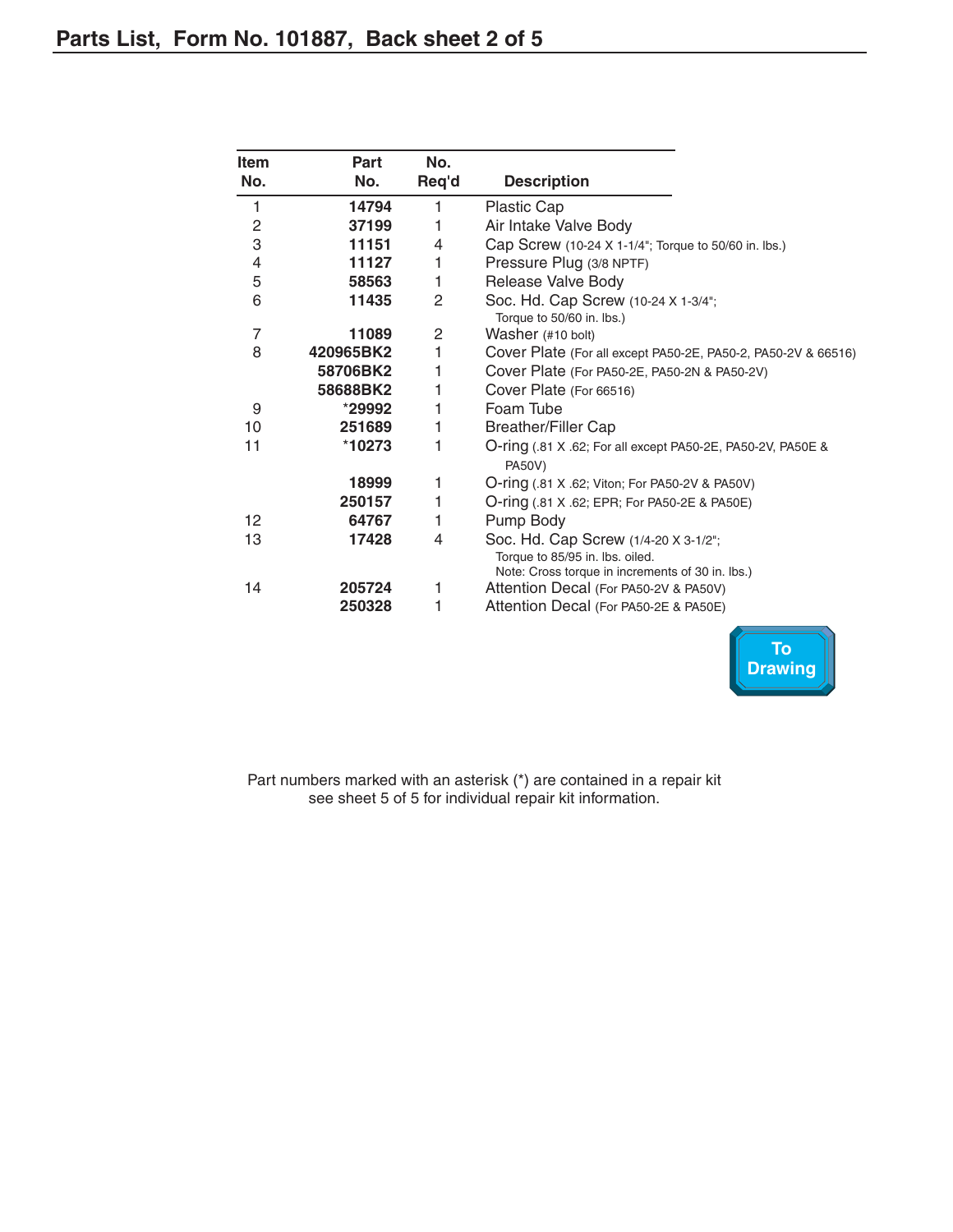## **BASIC PUMP ASSEMBLY**

<span id="page-4-0"></span>**Note: These views may not be exact representations of your pump due to the variation of pumps listed, but all parts have been accounted for and are in this parts list.**

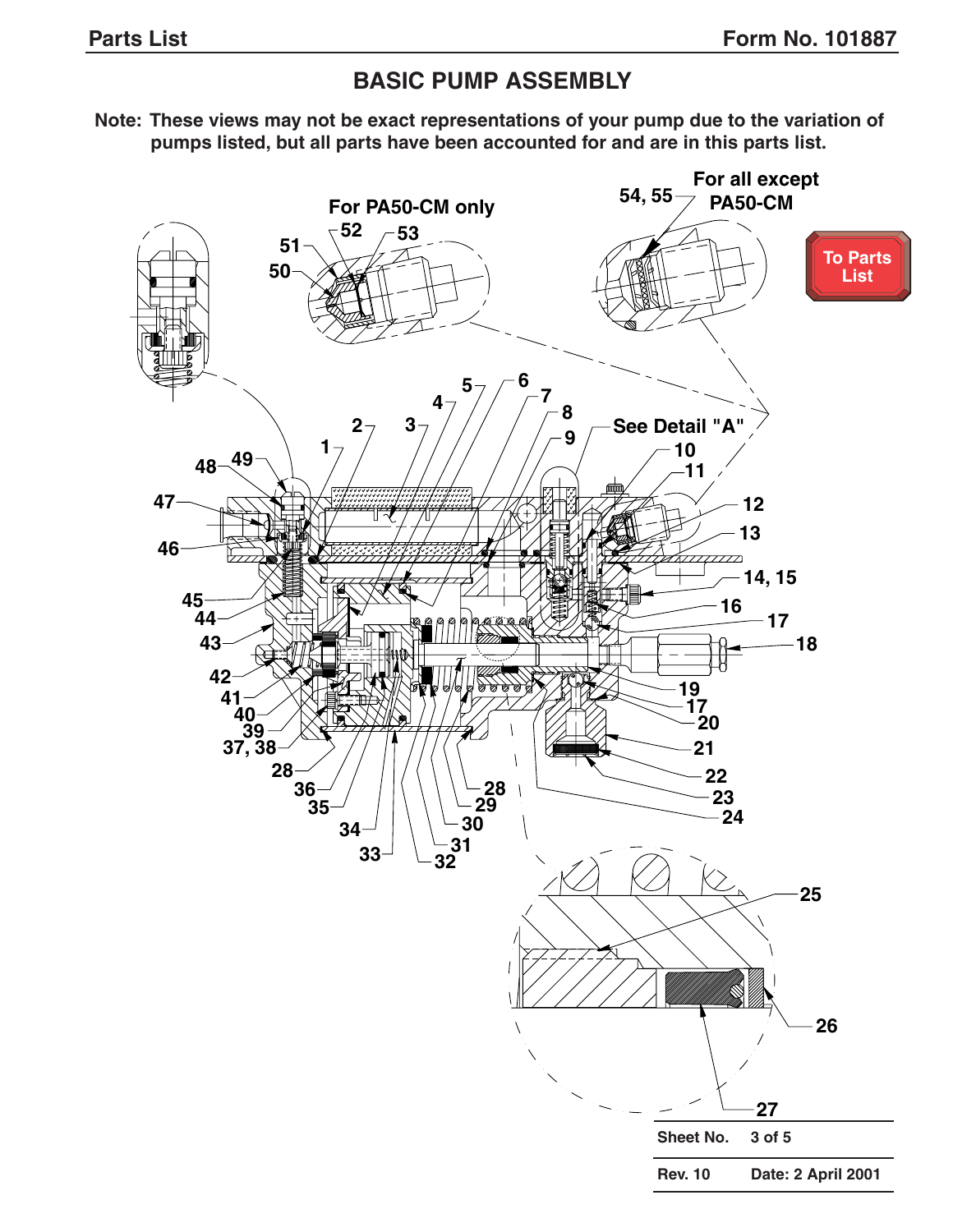## <span id="page-5-0"></span>**Parts List, Form No. 101887, Back sheet 3 of 5**

| Item<br>No.    | Part<br>No. | No.<br>Req'd   | <b>Description</b>                                | Item<br>No. | Part<br>No. | No.<br>Req'd | <b>Description</b>                        |
|----------------|-------------|----------------|---------------------------------------------------|-------------|-------------|--------------|-------------------------------------------|
| 1              | *28182      | 1              | Air Valve Poppet                                  | 18          | --------    |              | Relief Valve (When ordering a             |
| $\overline{c}$ | *251717     | 1              | O-ring (1.0 X .62; For all except                 |             |             |              | replacement relief valve refer to         |
|                |             |                | PA50E, PA50V, PA50-2E & PA50-2V)                  |             |             |              | stamped number on the outside of the      |
|                | 251718      | 1              | O-ring (1.0 X .62; For PA50-2V &                  |             |             |              | relief valve. See note below. Apply       |
|                |             |                | <b>PA50V)</b>                                     |             |             |              | loctite 592 [Power Team #905516] or       |
|                | 251719      | 1              | O-ring (1.0 X .62; For PA50-2E &                  |             |             |              | equiv. & torque to 150/170 in. lbs.)      |
|                |             |                | <b>PA50E)</b>                                     | 19          | 421642      | 1            | Piston Cylinder (Torque to                |
| 3              | 28387       | 1              | Muffler                                           |             |             |              | 90/100 ft. lbs. oiled.)                   |
| 4              | *28239      | 1              | Gasket                                            | 20          | *10261      | 1            | Copper Washer (.75 X .60)                 |
| 5<br>6<br>7    | 52390       | 1              | Piston Body                                       | 21          | 48010       | 1            | Filter Adapter (Torque to 40/50 ft.       |
|                | *14265      | $\overline{c}$ | Piston Ring (2.77 X 2.54)                         |             |             |              | Ibs. oiled.; For all except PA50-2E,      |
|                | *251835     | 2              | O-ring (2-1/2" X 2-5/16" X 3/32 Nitrile;          |             |             |              | PA50-2N & PA50-2V; See back sheet         |
|                |             |                | For all except PA50-2E, PA50-2V,                  |             |             |              | 4 of 5 with 2 gal. reservoirs.)           |
|                |             |                | PA50E & PA50V)                                    | 22          | 214578      | 1            | Filter (For all reservoir sizes except 2  |
|                | 251865      | $\overline{c}$ | O-ring (2.31 X 2.12; For PA50-2V &                |             |             |              | gal. reservoirs built after June 1, 1998) |
|                |             |                | <b>PA50V)</b>                                     | 23          | 214586      | 1            | Retaining Ring (Internal; .63 X .015;     |
|                | 251866      | 2              | O-ring (2.31 X 2.12; For PA50-2E &                |             |             |              | For all reservoir sizes except 2 gal.     |
|                |             |                | <b>PA50E)</b>                                     |             |             |              | reservoirs built after June 1, 1998)      |
| 8              | *10276      | 1              | O-ring (1.0 X .75; For all except                 | 24          | *10263      | 1            | Copper Washer (1.0 X .77)                 |
|                |             |                | PA50-2E, PA50-2V, PA50E & PA50V)                  | 25          | *351662     | 1            | Retainer (See "INSTRUCTIONS FOR           |
|                | 19026       | 1              | O-ring (1.0 X .75; For PA50-2V &                  |             |             |              | RETAINER REPLACEMENT" on                  |
|                |             |                | <b>PA50V)</b>                                     |             |             |              | sheet 5 of 5.)                            |
|                | 250188      | 1              | O-ring (1.0 X .75; For PA50-2E &                  | 26          | *12488      | 1            | <b>Backup Washer</b>                      |
|                |             |                | <b>PA50E)</b>                                     | 27          | *253095     | $\mathbf{1}$ | U-cup                                     |
| 9              | *10272      | 1              | O-ring (.75 X .56; For all except                 | 28          | *17429      | $\mathbf{2}$ | Backup Washer (2.94 X 2.75)               |
|                | 18998       |                | PA50-2E, PA50-2V, PA50E & PA50V)                  | 29          | *13938      | 1            | <b>Compression Spring</b>                 |
|                |             | 1              | O-ring (.75 X .56; For PA50-2V &                  | 30          | 28400       |              | $(1.45$ O.D. $X$ 4.4)                     |
|                | 250194      | 1              | <b>PA50V)</b><br>O-ring (.75 X .56; For PA50-2E & | 31          | 202613      | 1<br>1       | Piston (7/16")<br><b>Bumper</b>           |
|                |             |                | <b>PA50E)</b>                                     | 32          | 211082      | 1            | <b>Spring Guide</b>                       |
| 10             | 34378       | 1              | <b>Check Valve Body</b>                           | 33          | 37434       | $\mathbf{1}$ | Air Cylinder (Note: Locate groove on      |
| 11             | *12522      | $\sqrt{2}$     | O-ring (.37 X .25; Urethane For all except        |             |             |              | upper half (top) of pump with             |
|                |             |                | PA50-2E, PA50-2V, PA50E & PA50V)                  |             |             |              | chamfered tube end towards rear           |
|                | 11438       | 2              | <b>O-ring (.37 X .25; For PA50V</b>               |             |             |              | head as shown.)                           |
|                |             |                | & PA50-2V)                                        | 34          | *12692      | 1            | <b>Compression Spring</b>                 |
|                | 17715       | 2              | O-ring (.37 X .25; For PA50E                      |             |             |              | $(.18$ O.D. $X$ 1.70)                     |
|                |             |                | & PA50-2E)                                        | 35          | *211052     | 1            | O-ring (.90 X .70; For all except         |
| 12             | $*11841$    | 1              | O-ring (1.62 X 1.37; For all except               |             |             |              | PA50-2E, PA50-2V, PA50E & PA50V)          |
|                |             |                | PA50-2E, PA50-2V, PA50E & PA50V)                  |             | 250192      | 1            | O-ring                                    |
|                | 19035       | 1              | O-ring (1.62 X 1.37; For PA50V                    |             |             |              | (.90 X .70; For PA50V & PA50-2V)          |
|                |             |                | & PA50-2V)                                        |             | 250193      | 1            | O-ring                                    |
|                | 251695      | 1.             | O-ring (1.63 X 1.38; For PA50E                    |             |             |              | (.90 X .70; For PA50E & PA50-2E)          |
|                |             |                | & PA50-2E)                                        | 36          | 305475      | 1            | <b>Exhaust Valve Stem</b>                 |
| 13             | *351021     | 1              | Cover Plate Gasket                                | 37          | *10241      | 3            | Lockwasher (.33 X .20)                    |
| 14             | *10442      | 1              | Copper Washer (.37 X .25)                         | 38          | 211054      | 3            | Screw (10-24 X 1/2; Torque to 50/55       |
| 15             | 10002       | 1              | Screw (1/4-20 X 3/8;                              |             |             |              | in. lbs.)                                 |
|                |             |                | Torque to 90/110 in. lbs.)                        | 39          | 33822       | 1            | <b>Piston End Plate</b>                   |
| 16             | *10445      | 1.             | <b>Compression Spring</b>                         | 40          | *28183      | 1            | Piston Poppet                             |
|                |             |                | $(.16$ O.D. $X$ .72)                              | 41          | *205679     | 1            | <b>Compression Spring</b>                 |
| 17             | $*10423$    | $\mathbf{2}$   | Steel Ball (9/32 Dia.)                            |             |             |              | $(.49$ O.D. $X$ .92)                      |

**-Continued-** Part numbers marked with an asterisk (\*) are contained in a repair kit see sheet 5 of 5 for individual repair kit information.

### **NOTE:**

**Standard relief valves are set at 10,100/10,700 PSI. Relief valves pre-set at special settings are available. Refer to your pump model number or contact Power Team Technical Services.**

**To [Drawing](#page-4-0)**

![](_page_5_Picture_6.jpeg)

Note: Shaded areas reflect last revision(s) made to this form. **Page Page**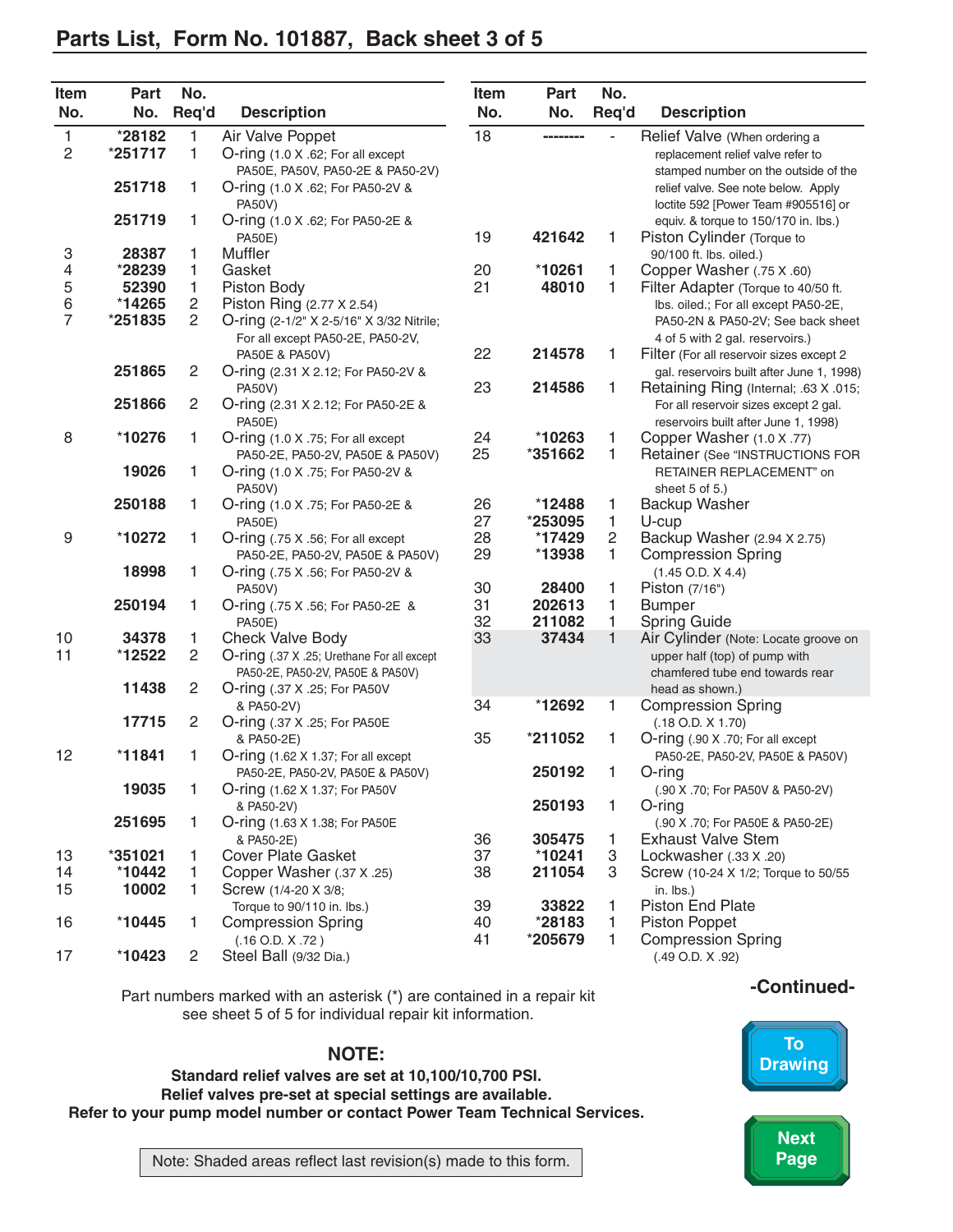<span id="page-6-0"></span>

| <b>Item</b><br>No. | Part<br>No.       | No.<br>Req'd | <b>Description</b>                                                                                        | <b>Item</b><br>No. | Part<br>No. | No.<br>Req'd | <b>Description</b>                                                                   |
|--------------------|-------------------|--------------|-----------------------------------------------------------------------------------------------------------|--------------------|-------------|--------------|--------------------------------------------------------------------------------------|
| 42                 | *205674           |              | Screw (8-32 UNC X 3/8;                                                                                    | 52                 | 214596      |              | Filter Disc (For P                                                                   |
|                    |                   |              | Torque to 12/18 in. lbs.)                                                                                 | 53                 | 12201       | 1            | Internal Retaini                                                                     |
| 43                 | 51480             |              | <b>Rear Head</b>                                                                                          |                    |             |              | (.18 X .010; For I                                                                   |
| 44                 | 12691             |              | <b>Compression Spring</b><br>$(.36$ O.D. $X$ 1.5)                                                         | 54                 | *11088      | 2            | Internal Retaini<br>(.31 X .010; For a                                               |
| 45                 | 13936             |              | Screw (8-32 X 1/4)                                                                                        | 55                 | *250638     | 1            | Oil Filter Disc                                                                      |
| 46                 | 28198             |              | Seal Guide                                                                                                |                    |             |              | For all except PA                                                                    |
| 47<br>48           | *216296<br>*10267 |              | Filter Disc (Not part of 66516)<br>O-ring (.43 X .31; For all except PA50-<br>2E, PA50-2V, PA50V & PA50E) |                    |             |              | Part numbers marked with an asterisk (<br>in a repair kit see sheet 5 of 5 for indiv |
|                    | 18974             |              | <b>O-ring</b> (.43 X .31; For PA50V<br>& PA50-2V)                                                         |                    |             |              | information.                                                                         |
|                    | 13472             |              | <b>O-ring</b> (.43 X .31; For PA50E<br>& PA6-50E)                                                         |                    |             |              |                                                                                      |
| 49                 | 33841             | 1            | <b>Actuator Button</b>                                                                                    |                    |             |              | To                                                                                   |
| 50                 | 215868            |              | Poppet (For PA50-CM)                                                                                      |                    |             |              | <b>Drawing</b>                                                                       |
| 51                 | 214583            |              | Retaining Sleeve (For PA50-CM)                                                                            |                    |             |              |                                                                                      |

| Item<br>No. | Part<br>No. | No.<br>Reg'd | <b>Description</b>                                              |
|-------------|-------------|--------------|-----------------------------------------------------------------|
| 52          | 214596      | 1            | Filter Disc (For PA50-CM)                                       |
| 53          | 12201       | 1            | Internal Retaining Ring<br>(.18 X .010; For PA50-CM)            |
| 54          | *11088      | 2            | Internal Retaining Ring<br>(.31 X .010; For all except PA50-CM) |
| 55          | *250638     |              | Oil Filter Disc<br>For all except PA50-CM)                      |

Part numbers marked with an asterisk (\*) are contained in a repair kit see sheet 5 of 5 for individual repair kit information.

![](_page_6_Picture_5.jpeg)

| Detail "A-1"   | <b>Item</b><br>No. | Part<br>No. | No.<br>Req'd | <b>Description</b>                                                    |
|----------------|--------------------|-------------|--------------|-----------------------------------------------------------------------|
|                |                    | *206504     |              | Foam Tube                                                             |
|                | 2                  | 29365       |              | Release Valve Button                                                  |
|                | 3                  | *10266      |              | O-ring (.37 X .25; For all except PA50-2E,<br>PA50-2V, PA50E & PA50V) |
|                |                    | 11438       |              | O-ring (.37 X .25; For PA50-2V & PA50V)                               |
|                |                    | 17715       |              | O-ring (.37 X .25; PA50-2E & PA50E)                                   |
|                | 4                  | $*13944$    |              | Compression Spring (.36 O.D. X .50)                                   |
|                | 5                  | 34377       |              | Poppet Retainer                                                       |
| 9899           | 6                  | *15279      |              | O-ring (.50 X .37; For all except PA50-2E,<br>PA50-2V, PA50E & PA50V) |
|                |                    | 19775       |              | O-ring (.50 X .37; For PA50-2V & PA50V)                               |
| 5              |                    | 17716       |              | O-ring (.50 X .37; For PA50-2E & PA50E)                               |
| <b>SEAT AT</b> |                    | $*10375$    |              | Ball (1/4")                                                           |
| ASS'Y.<br>6    | 8                  | 25685       |              | <b>Ball Retainer</b>                                                  |
| 8              | 9                  | *14624      |              | Spring (.25 O.D. X .75)                                               |
| 9              |                    |             |              |                                                                       |

Part numbers marked with an asterisk (\*) are contained in a repair kit see sheet 5 of 5 for individual repair kit information.

| Sheet No.      | 4 of 5             |
|----------------|--------------------|
| <b>Rev. 10</b> | Date: 2 April 2001 |